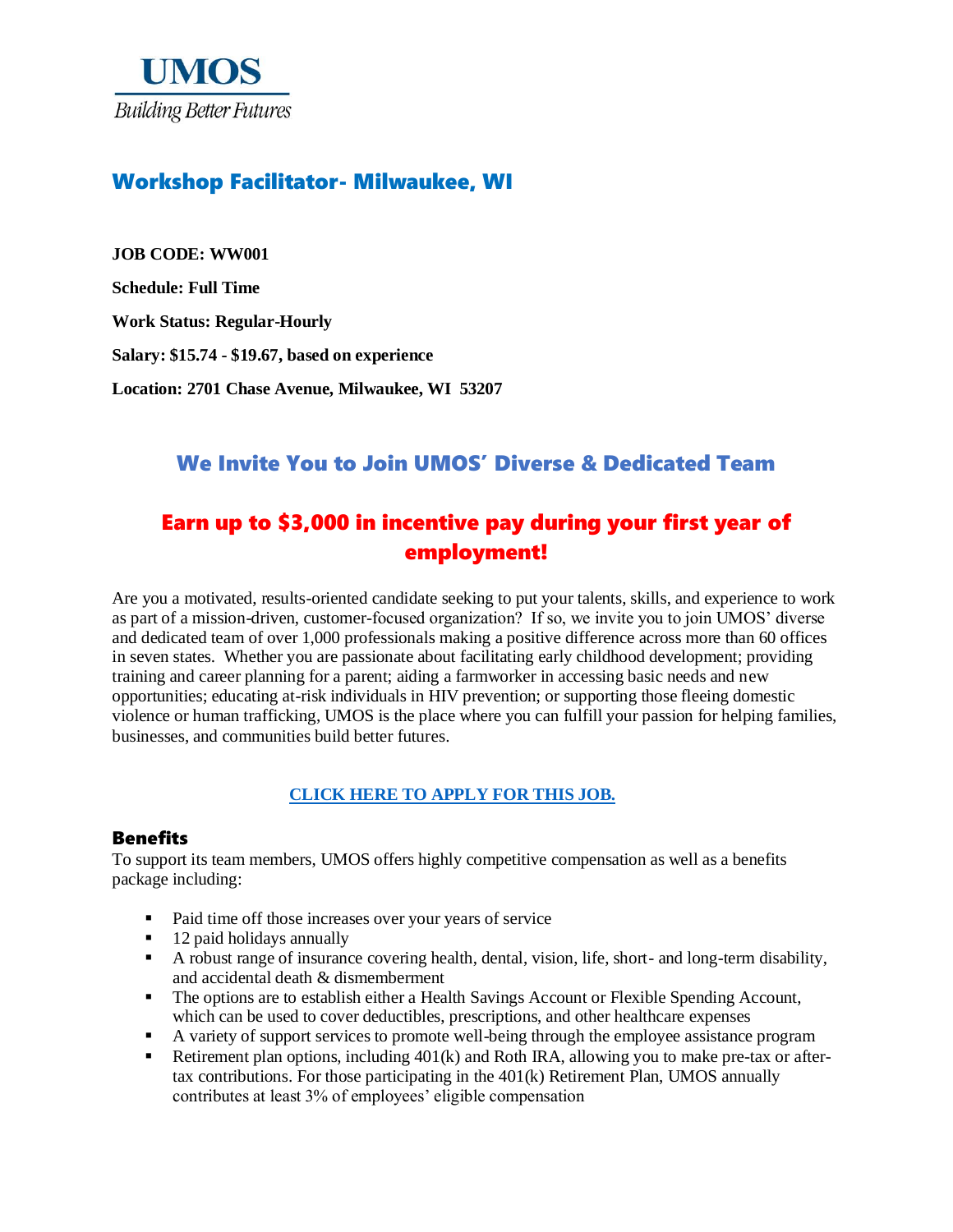

### Diversity & Equal Opportunity

UMOS is proud to be an Equal Opportunity Employer, and encourages qualified candidates of all backgrounds to apply, irrespective of race, ethnicity, color, religion, sex, national origin, sexual orientation, marital status, disability, age, parental status, and military service, or any other status protected by federal, state, or local law. In fact, 78% of senior management positions are held by people of color and women.

# Do you take pride improving the job readiness and employment preparation that lead to job placement of the individuals we serve? If so, we have an outstanding opportunity available!

The Workshop Facilitator is responsible for developing, facilitating, and coordinating job readiness workshops to all Wisconsin Works (W-2) eligible participants in person and virtually. This position administers job readiness questionnaires, assists with resume development, engages program participants in work activities, tracks attendance, enters detailed case comments into state data system(s), and assists in coordinating Employment Services events.

#### Primary Responsibilities:

- 1. Responsible for the development, implementation and presentation of workshop curricula.
- 2. Master workshop content and facilitate dynamic workshops to individuals and groups of various sizes.
- 3. Facilitate workshops in person and virtually via online media platforms.
- 4. Conduct pre-employment training programs for participants with a focus on job seeking skills, positive work habits and retaining employment.
- 5. Assist workshop participants in developing job search strategies, employment goals and action steps to achieve those goals.
- 6. Provide one-on-one assistance with focus on resume development, interviewing skills, workplace conduct and professionalism.
- 7. Complete job readiness screening with participants using WWP state system and documenting detailed case comments timely.
- 8. Develop teaching aids, including training handbooks, demonstration models, multimedia visual aids, computer tutorials and role play interviews.
- 9. Develop and utilize tools to measure participant progress and monitor the effectiveness of training sessions.
- 10. Maintain accurate workshop data, including attendance, evaluations and other reporting data elements; prepare documents for scanning into electronic case file (ECF) system.
- 11. Identify barriers to participation, refer participants back to Financial and Employment Planner (case manager), maintain confidentiality of participant information, and comply with government and agency regulations and program standard operating procedures.